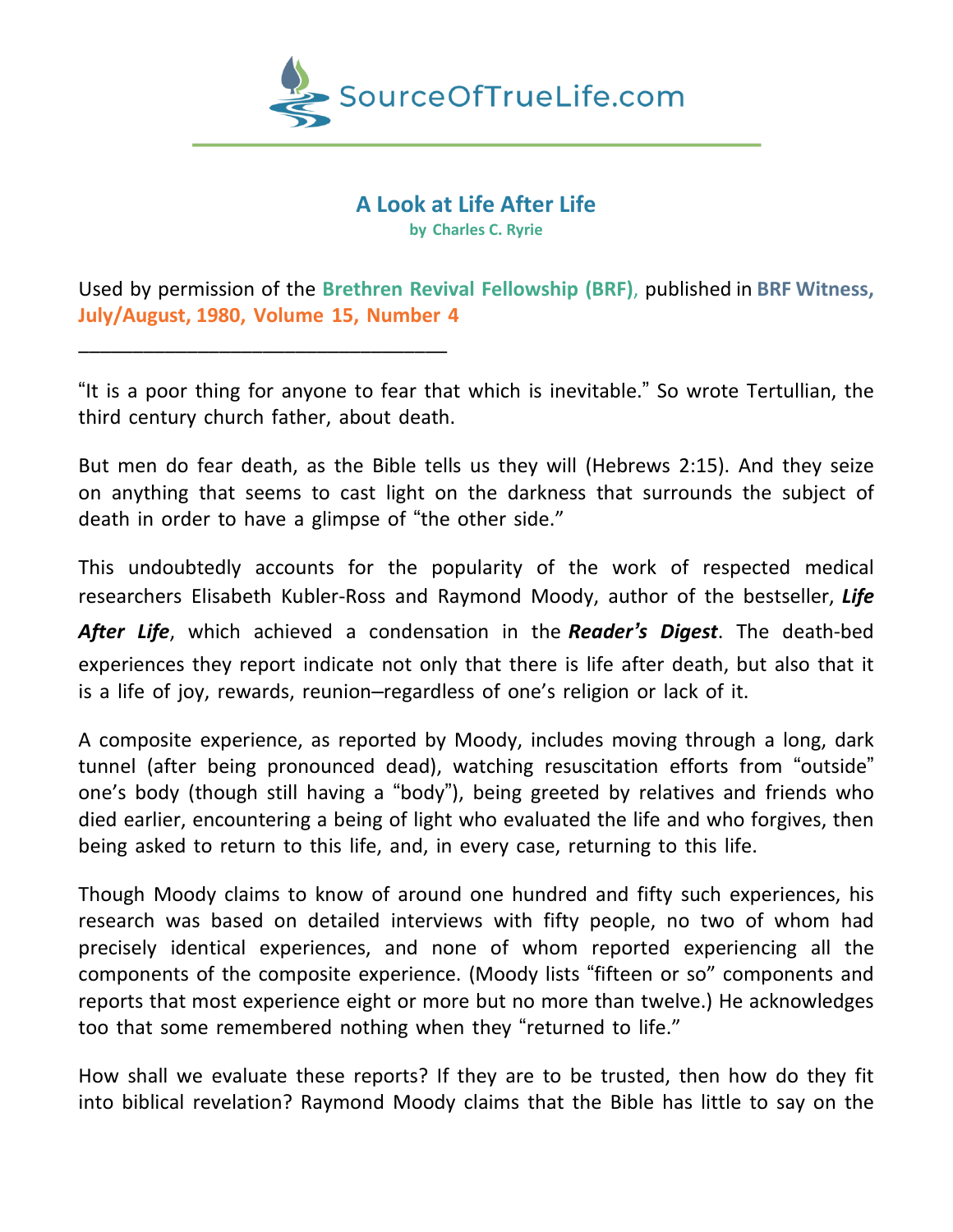subject of life after death. This is simply not so. But what it does say never includes anything like his composite picture. So what do these experiences mean?

## **1. THE EXPERIENCES REPORTED DO NOT RELATE TO IRREVERSIBLE DEATH**

The research is not dealing with irreversible death, or death followed by resurrection. Admittedly, even those who work in this field do not agree on the definition of death. Moody suggests three such definitions, acknowledging that the cases he reports only fit the first. Those definitions are:

**(1)** death as the absence of clinically detectable signs, such as the heart stopping, blood pressure so low as to be unreadable, body temperature dropping.

**(2)** The absence of brain wave activity, a criterion impossible to apply in these reported cases, since there is not enough time to do the complicated test under emergency conditions. Moody also points out that "flat EEG tracings have been obtained in persons who were later resuscitated" indicating that the test, even if it could have been used, would have been inconclusive in proving that death occurred.

**(3)** The most restricted definition of death is that it is the irreversible loss of vital functions. Measured by this definition, of course, none of the reported cases can be described as having been dead. But there are some biblical examples that fit this third definition!

Does the Bible give us any clues that would help us define death? **James 2:26** describes death as the separation of the spirit (the immaterial aspect of man) from the body (the material; see also **Ecclesiastes 12:7**). Normally, it is expected that the spirit will not return to the body it left in order to bring it back to the experiences of this life **(Psalm 6:5; Ecclesiastes 9:10; John 11:39).** There have, of course, been exceptions. Elijah brought a widow's son back to life (**1 Kings 17:17-24),** though some question if the phrase "there was no breath in him" means that he was actually dead? Nevertheless, both mother and Elijah thought he was dead (vv. 18, 20), and the description of his return to life (v. 22) substantiates this.

However, no one questions that the Shunammite's son, whom Elisha restored to life, was dead **(2 Kings 4:32).** There is no way this can be construed as a cardiopulmonary resuscitation apart from a miraculous intervention of God. Such resuscitation has to be initiated almost immediately to prevent irreversible damage to the brain; but this child had been dead some hours before Elisha arrived on the scene. It was a five-to-six-hour journey from the Shunammite's home to Mount Carmel where Elisha was. Later the bones of Elisha were involved in a bona fide resurrection **(2 Kings 13:20-21).**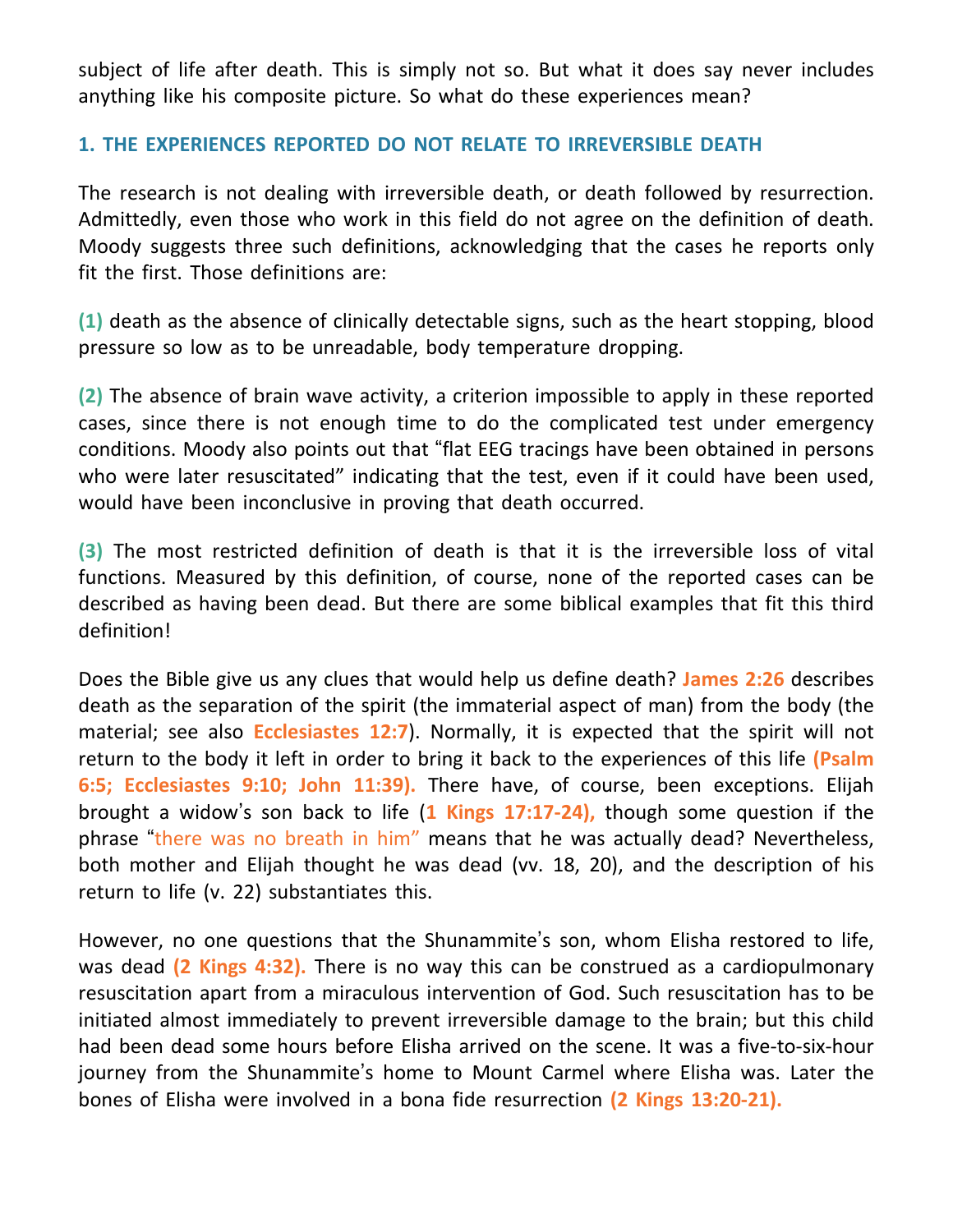Our Lord reversed "irreversible death" in the cases of three people: Jairus's daughter **(Mark 5:21-24, 35-43),** the only son of the widow of Nain **(Luke 7:11-15),** and Lazarus **(John 11:1-44).** In all these cases the people had been dead for hours or days, and witnesses attested to that fact. in no case was there any report of anything they may have experienced between death and their return to life.

Death in these biblical cases was death in the most restricted sense the irreversible loss of vital functions. Thus the returns to life were not resuscitations, but resurrections (though involving the same body that died, not the future resurrection body). None of the cases reported by Moody or others involved death in this sense, nor resurrection, only resuscitation .

## **2. THE RESULTS SOMETIMES FURNISH FALSE INFORMATION ABOUT LIFE AFTER DEATH**

In the investigations, the things people report experiencing while being resuscitated actually furnish no information about "life after death." That these people had certain experiences which they remember during that time we cannot deny, but that these experiences reveal anything about the afterlife is simply not so. Some reported approaching a barrier beyond which they could not go (is this irreversible death?),and no one reported any experience past that barrier. But the Bible does.

At death the believer passes immediately into the presence of God while his earthly body begins to decay **(2 Corinthians 5:1, 8; Philippians 1:23).** No judgment or review of life occurs at this time, for all believers will be judged at the same future time at the judgment seat of Christ, not when each one dies **(2 Corinthians 5:10; 1 Corinthians 3: 11-15).**

The unbeliever at death goes to hades where, in a conscious state, he waits for the resurrection of his body and the judgment of the Great White Throne **(Luke 16:23; Revelation 20:11-15).** In His teaching concerning the rich man and Lazarus (Luke 16: 19-31) the Lord taught:

- **(1)** conscious existence after death,
- **(2)** the reality of the torment of hades,
- **(3)** no second chance for salvation after death, and
- **(4)** no possibility of the dead communicating with the living to warn them to repent.

Was Stephen's experience of seeing the Lord at the right hand of the Father similar to some of the near-death experiences **(Acts 7:56)!** No, simply because Stephen saw this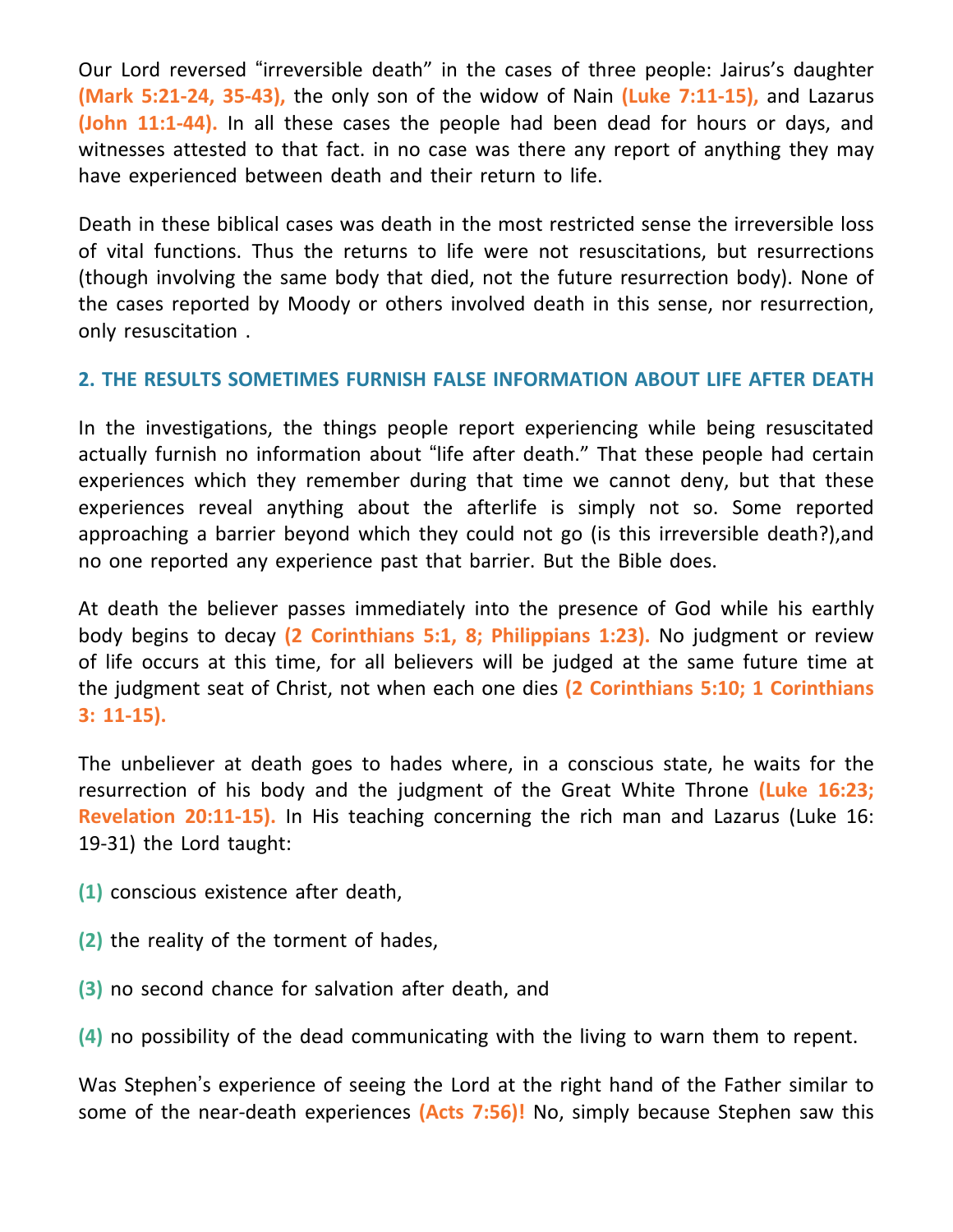before he was physically abused and stoned. This was an "in-the-body" experience while he was not only alive but totally alert.

What about Paul's unique experience recorded in **2 Corinthians 12:1-4?** He himself acknowledged that it may have been an "out-of-body" experience, but he was uncertain whether he experienced a corporeal ascension into heaven or an incorporeal one. It is difficult to link this visionary experience with death (the only possibility would be to associate it with his stoning at Lystra which apparently did not kill him, **Acts 14:19**). Likely he had this experience while in good health, and whatever was revealed to him was classified material, not to be communicated to others.

In some instances, the reports furnish false information about "the other side." The light which some saw was variously identified, and the identifications were conditioned by the person's religious upbringing.

"There was a cultural stamp to the visions. Most Americans saw loved ones, some Indians saw religious figures. Religion determined the identity of the figure; no Christian patient saw a Hindu deity, and no Hindu saw Jesus." $\frac{1}{12}$ 

Furthermore, the reports almost universally eliminate any references to torment or hell. Moody does report experiences of an "unpleasant limbo state" in some attempted suicide cases; but generally the reports promote universalism; i.e., God will eventually save everyone. For example, Dr. George Ritchie, a psychiatrist and a Presbyterian who had an out-of-body experience reported that it changed his conventional views on heaven and hell. "I saw no hell-fire, no heads rolling in the streets. I know beyond a doubt that the Christ I saw will accept everyone, good or bad, even those who didn't believe in him."<sup>[\(2\)](http://www.brfwitness.org/a-look-at-life-after-life/#N_2_)</sup> Dr. Kubler-Ross also reported that her research never included "a judgmental God."<sup>[\(3\)](http://www.brfwitness.org/a-look-at-life-after-life/#N_3_)</sup>

Once again the monster of experience-creating-truth rears its ugly head in open defiance of the truth of God's Word.

## **3. THE REPORTS DO GIVE INFORMATION THAT HELPS EXPLAIN THE EXPERIENCES**

Some clear facts do emerge from these reports which help to explain them. Some of those facts are as follows:

**(1)** These were experiences of dying people, not dead people. Not all parts of the body die at the same instant, so while certain clinical signs may have been absent, the body had not totally ceased to function. Even Moody does not rule out that residual biological functions of a dying body might account for these experiences.<sup>[\(4\)](http://www.brfwitness.org/a-look-at-life-after-life/#N_4_)</sup> But none of the cases involved returning from the grave.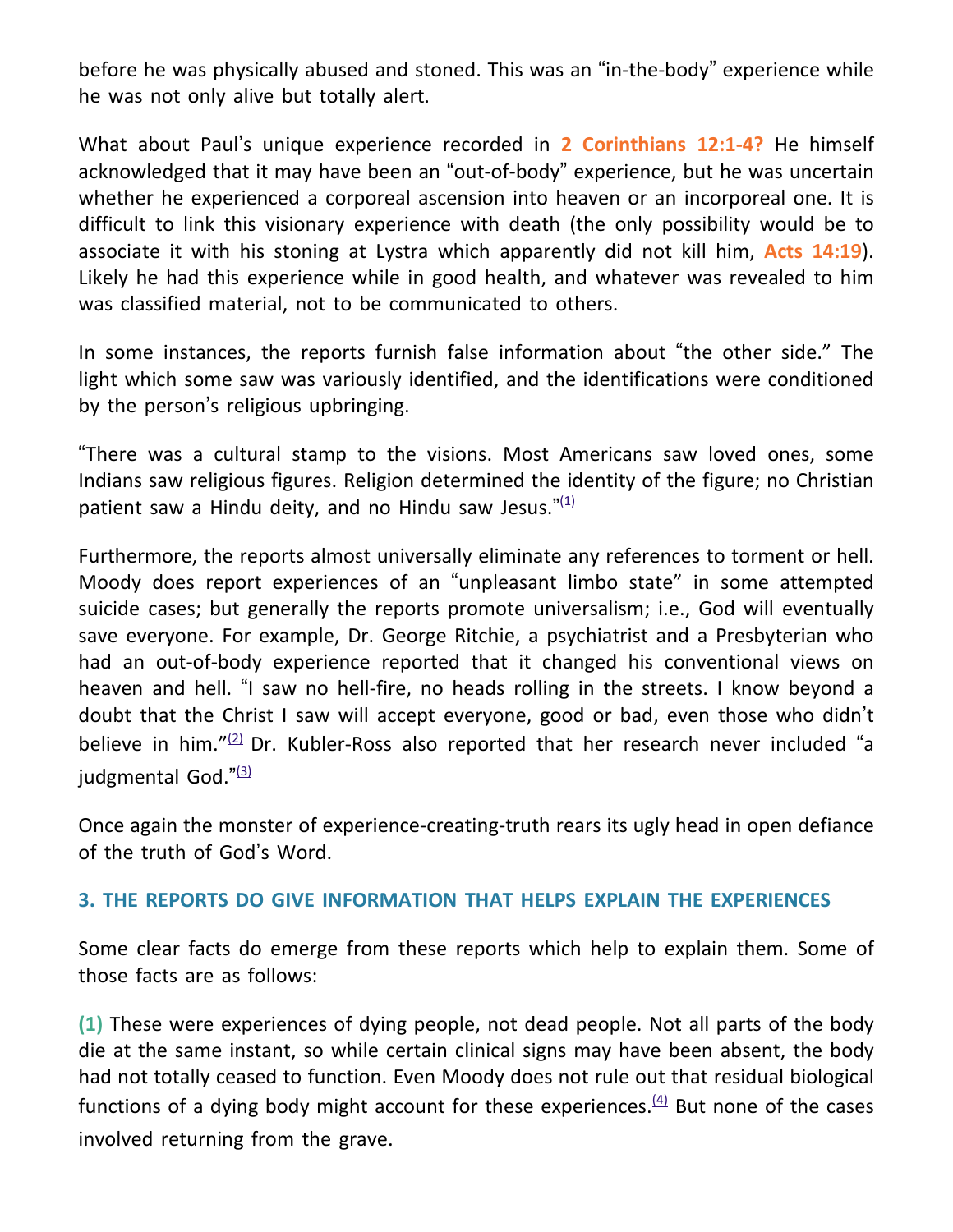**(2)** Some of the aspects of the composite picture of "life after life" happened to those who were not even near death or who were not even injured. A truck driver reported that his life passed in review during the frightening moments of a bad skid and wreck from which he escaped completely uninjured.

**(3)** An out-of-body experience can evidently be produced by a normally healthy human being. Dr. Kubler-Ross claims she has induced such experiences on herself on several occasions. A skeptical report recounted such an experience under the tutelage of Dr. Alex Tanous, a psychologist and theologian from the University of Maine who has experimented with techniques of leaving his body at will and traveling about the world. The reporter's experiences involved identifying what was on the pages of a magazine neither he nor Dr. Tanous had seen. $(5)$  Another researcher in this field, Robert Monroe, has not only had out-of-body experiences but also runs an organization to teach (for \$175) others how to have them. $66$  Monroe even reports having had a "spiritual-sexual" experience with a woman in another room while lying in bed with his own wife.<sup> $(7)$ </sup> The point is this: Experiences like those which dying patients have, are being induced in perfectly healthy people, entirely unrelated to an after-death state.

**(4)** In connection with the light which some report seeing, the Christian needs to remember that Satan himself is transformed into an angel of light **(2 Corinthians 11:14).** This is not to imply that all these experiences are Satanically induced, but it is to remind us that there is another possible identification of the light that needs to be added to the list. Most researchers reject a Satanic or demonic explanation on the grounds that those who "come back" always spread the message of love and forgiveness rather than hate and destruction; and Satan, they conclude, would not do this. But that conclusion only shows gross ignorance of Satan's tactics. Kubler-Ross said something Satanic, not godly, when she expressed the hope that "in the decades to come we may see one universe, one humankind, one religion that unites us all in a peaceful world."<sup>[\(8\)](http://www.brfwitness.org/a-look-at-life-after-life/#N_8_)</sup>

**(5)** While certain drugs may produce some of the facets of these near-death experiences, some reported cases involved no drugs or at least no drugs which would be expected to cause psychic effects.

What then is the explanation? There probably is no single answer that would apply in all cases. It is clear that in no case was the person dead in the total sense of that concept. It is clear that if similar experiences can be induced psychologically on healthy persons, the psychological factor is likely the principal key to explain these near-death experiences. Too, one cannot rule out pharmacological, physiological, and neurological factors being intertwined with the psychological.